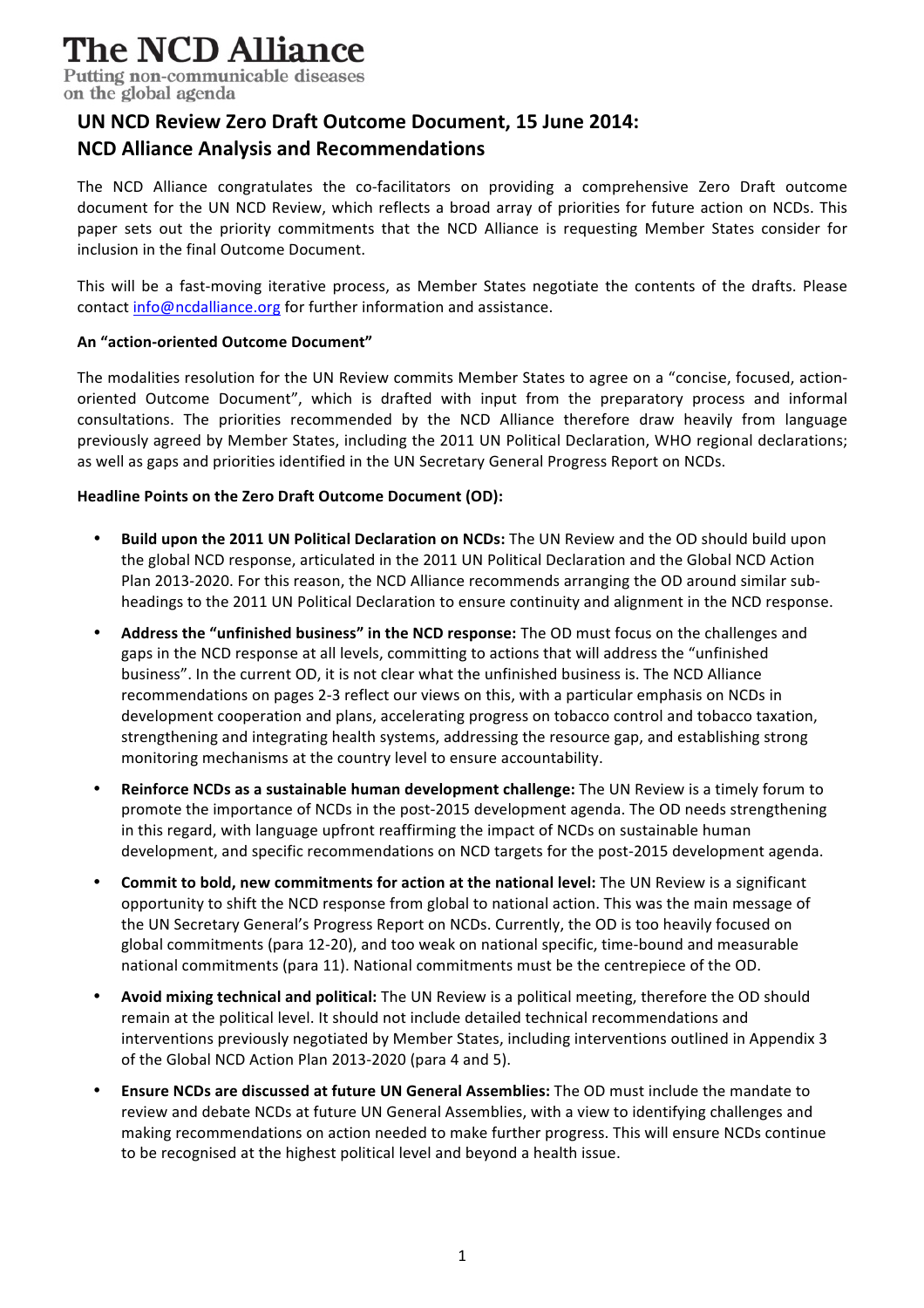## **Summary of NCD Alliance recommendations for Zero Draft Outcome Document:**

| <b>NCDs &amp;</b><br>sustainable<br>development:    | Recognize the impacts of NCDs (including cancer, cardiovascular diseases, diabetes,<br>chronic respiratory diseases, and mental and neurological disorders) on all dimensions<br>of sustainable human development;                                                                                                                     |
|-----------------------------------------------------|----------------------------------------------------------------------------------------------------------------------------------------------------------------------------------------------------------------------------------------------------------------------------------------------------------------------------------------|
|                                                     | Accelerate action to address the socio-economic determinants of NCDs, including<br>$\bullet$<br>through health in all policies and whole-of-government approaches;                                                                                                                                                                     |
|                                                     | Recognise the special situation and vulnerability of small states and small island<br>٠<br>developing states (SIDS) in NCDs, and intensify efforts to reduce the significant<br>inequalities in the burden of NCDs and the disproportionate impact on vulnerable<br>populations, including women, children and indigenous populations; |
|                                                     | Prioritize NCDs in the post-2015 development agenda by considering the inclusion of a<br>target on reducing the burden of NCDs and their risk factors, taking into account the<br>agreed global target to reduce premature NCD mortality by 25% by 2025;                                                                               |
| Leadership &<br>governance:                         | By 2015, develop national NCD targets for 2025, taking into account the nine global<br>voluntary NCD targets and associated indicators, and national situations;                                                                                                                                                                       |
|                                                     | By 2015, develop, cost and implement evidence-based national multisectoral NCD<br>plans to achieve these targets, in line with national priorities;                                                                                                                                                                                    |
|                                                     | By 2015, establish functioning high-level national multisectoral NCD commissions or<br>analogous bodies for the engagement, policy coherence and accountability of sectors<br>beyond health;                                                                                                                                           |
|                                                     | Integrate NCDs into health and development planning instruments, including National<br>Development Plans, Poverty Reduction Strategy Papers (PRSPs), and UN Development<br>Assistance Frameworks (UNDAFs).                                                                                                                             |
| <b>Prevention &amp;</b><br>risk factor<br>exposure: | By 2016, implement the very cost-effective and affordable interventions to reduce<br>$\bullet$<br>exposure to risk factors for NCDs, as outlined in Appendix 3 of the Global NCD Action<br>Plan 2013-2020;                                                                                                                             |
|                                                     | Accelerate implementation of the WHO Framework Convention on Tobacco Control<br>(FCTC), including by substantially increasing tobacco taxes, establishing national<br>tobacco tax targets, and protecting policies from the vested interests of the tobacco<br>industry;                                                               |
|                                                     | Implement fiscal policies to reduce exposure to unhealthy products that contribute to<br>٠<br>the growing NCD burden, particularly in low and middle-income countries.                                                                                                                                                                 |
| <b>Health systems:</b>                              | By 2016, implement the very cost-effective and affordable interventions to strengthen<br>$\bullet$<br>health systems, as outlined in Appendix 3 of the Global NCD Action Plan 2013-2020;                                                                                                                                               |
|                                                     | Strengthen national health systems, with an emphasis on integrated primary care and<br>$\bullet$<br>the lifecourse approach, delivering prevention, treatment and care, and prevent<br>needless suffering for people living with NCDs;                                                                                                 |
|                                                     | Acknowledge the importance of promoting patient empowerment, rehabilitation, and<br>palliative care for persons of all ages with or at risk of developing NCDs;                                                                                                                                                                        |
|                                                     | Accelerate the training and retention of health workers for NCDs, including<br>appropriate building of basic education and pre and in-service training of NCD health<br>care workers at all levels of the health service;                                                                                                              |
|                                                     | Actively engage people living with NCDs in the global, regional, and national efforts to<br>prevent and control NCDs;                                                                                                                                                                                                                  |
|                                                     | Recognize universal health coverage as a fundamental instrument to prevent and<br>control NCDs across the continuum of care, particularly for the poorest and most<br>vulnerable populations;                                                                                                                                          |
|                                                     | Recognize that mental and neurological disorders, including Alzheimer's disease, are<br>٠                                                                                                                                                                                                                                              |